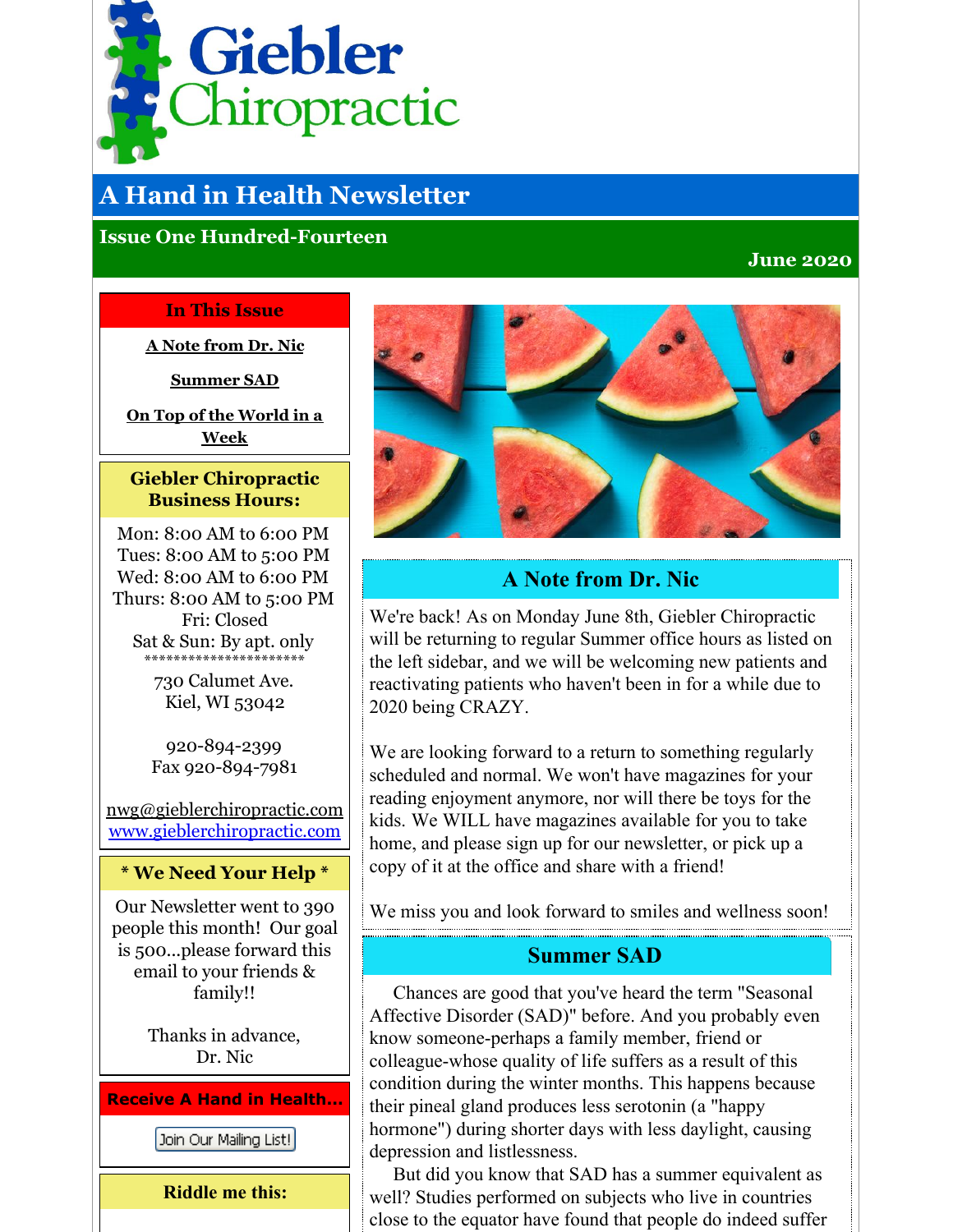What word in the English language does the following: the first two letters signify a male, the first three letters signify a female, the first four letters signify a great, while the entire world signifies a great woman. What is the word?



and 99.9% accurate DNA test result.

For victims of tick bites, a swift, correct diagnosis of the presence of Lyme Disease is of critical importance, so if infected, doctors or vets can determine treatment.

Tick Test kits are compact and durable, perfect for storing in your medicine cabinet, or for convenience, in your back pack, golf bag or first aid kit.

**Available in the office for \$29.99!**

### **Did you know?**

One single, thin noodle of pasta is called a "spaghetto". Spaghetti is the plural form.

## **Find us on Facebook!**

from SAD in the summer months, even without the more extreme seasonal changes in daylight hours that come with living closer to the poles. Although "Summer SAD" is thought to affect only 1% of the population, it is nevertheless a very real health phenomenon. For some people, the seasonal change to summer can cause depression, agitation and irritability. This is especially true in 2020, when we are working through a rough patch of quarantine/safer at home isolation. As we move past the unofficial start of summer known as Memorial Day Weekend, let's look at some factors that can play in to feelings of sadness and lulls in energy this time of year.



# **High Temperatures and High Humidity**

Increased heat and humidity can make it more difficult to sleep and to be active. Even chores like shopping and cooking can become more difficult. Ongoing discomfort and loss of appetite make it harder to enjoy life.

## **Changes in Routine**

We are also very much creatures of habit, and changes to our daily routines and circadian rhythms (which are responsible for the sleep-wake cycle, among other functions) can upset our balance. Households often go to sleep and wake up at different times and must adapt to new schedules. In the midst of all that, many families also choose to take their annual vacation during these months, which further complicates lifeespecially if there's travel involved. Your habits of sleep, work and meals can change radically in the summer months.

# **Fewer Clothes to Hide Behind**

Then there's the issue of body image. During the cooler months, those people uncomfortable with their body image can cover up in loose sweaters. Not so in the summer! Click [here](https://gieblerchiropractic.blogspot.com/2020/06/summer-sad.html) to finish reading.

# **On Top of the World in a Week**

Like most other activities and events this Spring, my running events were either cancelled or postponed. I tend to be a person who needs something on the calendar to look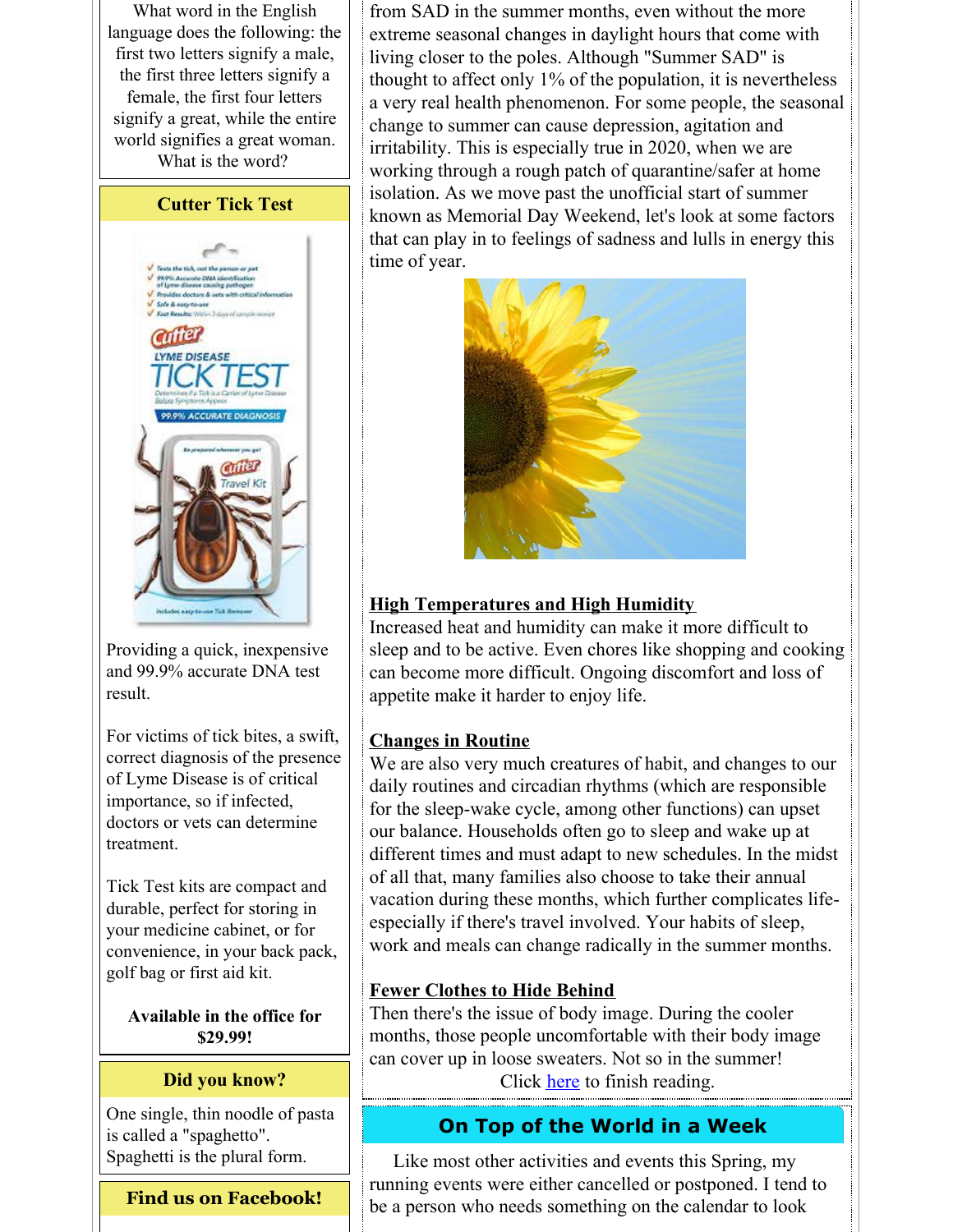

### **Riddle Answer:**

Heroine

#### **Upcoming Events**

#### **June 12th:**

The office will be closed, and Giebler Chiropractic will be commencing our "Summer Hours" -- open Thursdays, closed Fridays.

#### **June 12th:**

Dr. Nic is taking his son and 3 friends camping. Good luck and don't forget your Tick Test Kit!

**July 2nd & July 3rd:** Office will be **CLOSED Happy Independence Day!**



forward to as a goal, so, while I had more 'free time' on my hands in the last 2 months, I didn't really have anything to train for, when it came to running and exercising. Then I found the "Limitless Vertical Challenge."

The Limitless Vertical Challenge was an opportunity for runners, hikers, and athletes around the world to test the limits of their endurance and seek to surpass them. A virtual race, not measured in miles but by vertical gain, challenged its participants to keep working toward greater heights. One more step, one more mile, or even one more mountain. It ran from May 25 to May 31, and participants could use a treadmill, and stairway, or whatever hill or mountain they had access to. Again, the goal wasn't a certain distance, but instead elevation gain. I signed up almost immediately and began working out the logistics. You see, it was about more than just going 'uphill' a lot. I would also have to go back down! And if a hill was steep, that meant it would be more difficult to descend over and over again. Living where we live, there aren't any hills that are 200 feet tall either, so it was going to be a lot of repeats. On top of that, regarding scheduling, I was going to need to work around a work schedule that was getting busier and also family time-after all, I was the math and science instructor during their home schooling!



(sunrise from the Parnell tower on 5/25)

This was the third time in my running "career"-if you can call it that-in which I truly didn't know if I could do it. I remember getting dropped off at the start line of the Chicago Marathon in 2004 and truly wondering if I would finish. I also remember the start line of my first 50-mile run...having no idea how on earth I would cover 50 miles.

But on both occasions, I finished...and immediately was wondering, "Okay, what's next?" That's a fault of mine. I need to work on being happy and present with 'today' and not persistently looking for what's 'next'.

Going into this Challenge, I was not sure if I'd have the